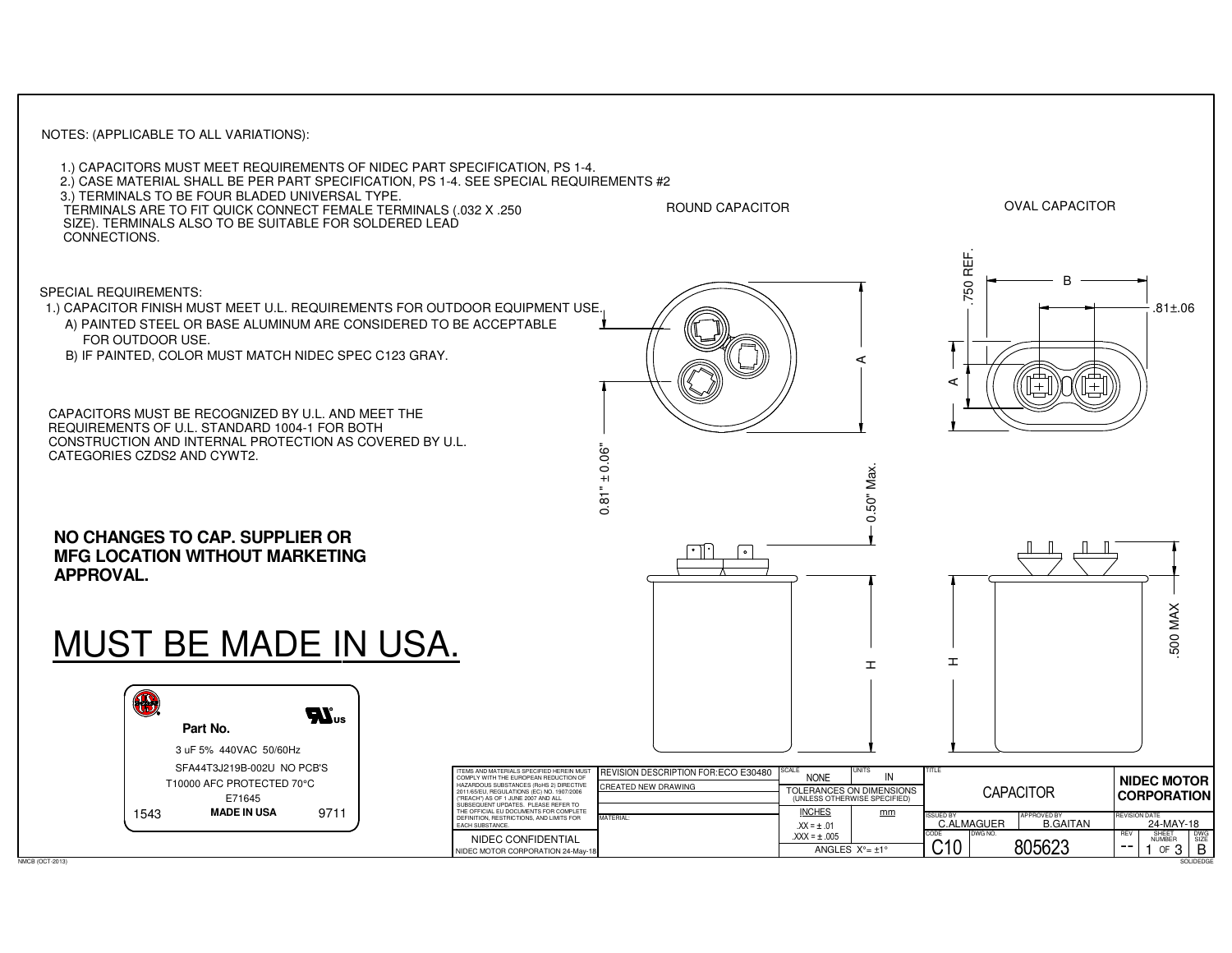|            |                         |      |              | <b>NIDEC</b>    |                       |               |             |              | <b>SHIPPING</b> |
|------------|-------------------------|------|--------------|-----------------|-----------------------|---------------|-------------|--------------|-----------------|
| <b>VAR</b> | <b>DESCRIPTION</b>      | μF   | <b>VOLTS</b> | <b>CATALOG#</b> | <b>USA P/N</b>        | $"A"(+/-.06)$ | "B"(+/-.06) | "H"+.12/-.06 | <b>BOX QTY.</b> |
| 001        | 3 MFD 440V OVAL         | 3.0  | 440          | 3L440           | ISFA44T3J219B-002U    | 1.31          | 2.16        | 2.19"        | 54              |
| 002        | 4 MFD 440V OVAL         | 4.0  | 440          | 4L440           | ISFA44T4J219B-002U    | 1.31          | 2.16        | 2.19"        | 54              |
| 003        | l5 MFD 440V OVAL        | 5.0  | 440          | 5L440           | ISFA44T5J219B-002U    | 1.31          | 2.16        | 2.19"        | 54              |
| 004        | I6 MFD 440V OVAL        | 6.0  | 440          | 6L440           | ISFA44T6J219B-002U    | 1.31          | 2.16        | 2.19"        | 54              |
| 005        | 7.5 MFD 440V OVAL       | 7.5  | 440          | 7L440           | ISFA44T7.5K288B-002U  | 1.31          | 2.16        | 2.88"        | 54              |
| 006        | 10 MFD 440V OVAL        | 10.0 | 440          | 10L440          | SFA44T10J288B-002U    | 1.31          | 2.16        | 2.88"        | 54              |
| 007        | 12.5 MFD 440V OVAL      | 12.5 | 440          | 12L440          | ISFA44T12.5J388B-002U | 1.31          | 2.16        | 3.88"        | 54              |
| 008        | 15 MFD 440V OVAL        | 15.0 | 440          | 15L440          | SFA44T15J388B-002U    | 1.31          | 2.16        | 3.88"        | 54              |
| 009        | 17.5 MFD 440V OVAL      | 17.5 | 440          | 17L440          | ISFC44T17.5J291B-002U | 1.91          | 2.91        | 2.91"        | 30              |
| 010        | <b>20 MFD 440V OVAL</b> | 20.0 | 440          | 20L440          | SFC44T20J291B-002U    | 1.91          | 2.91        | 2.91"        | 30              |
| 011        | <b>25 MFD 440V OVAL</b> | 25.0 | 440          | 25L440          | ISFC44T25J291B-002U   | 1.91          | 2.91        | 2.91"        | 30              |
| 012        | 30 MFD 440V OVAL        | 30.0 | 440          | 30L440          | ISFC44T30J391B-002U   | 1.91          | 2.91        | 3.91"        | 30              |
| 013        | 35 MFD 440V OVAL        | 35.0 | 440          | 35L440          | ISFC44T35J391B-002U   | 1.91          | 2.91        | 3.91"        | 30              |
| 014        | 40 MFD 440V OVAL        | 40.0 | 440          | 40L440          | ISFC44T40J475B-002U   | 1.91          | 2.91        | 4.75"        | 30              |
| 015        | 45 MFD 440V OVAL        | 45.0 | 440          | 45L440          | ISFC44T45J475B-002U   | 1.91          | 2.91        | 4.75"        | 30              |
| 016        | 50 MFD 440V OVAL        | 50.0 | 440          | 50L440          | ISFC44T50J475B-002U   | 1.91          | 2.91        | 4.75"        | 30              |
| 017        | 55 MFD 440V OVAL        | 55.0 | 440          | 55L440          | ISFC44T55J475B-002U   | 1.91          | 2.91        | 4.75"        | 30              |
| 018        | 60 MFD 440V OVAL        | 60.0 | 440          | 60L440          | SFC44T60J475B-002U    | 1.91          | 2.91        | 4.75"        | 30              |
| 019        | 70 MFD 440V OVAL        | 70.0 | 440          | 60L441          | SFD44T70J475B-002U    | 1.97          | 3.66        | 4.75"        | 20              |
| 020        | I80 MFD 440V OVAL       | 80.0 | 440          | 60L442          | ISFD44T80J475B-002U   | 1.97          | 3.66        | 4.75"        | 20              |
| 101        | l5 MFD 440V RND         | 5.0  | 440          | 5R440           | ISFP44T5J238B-002U    | 1.75          |             | 2.38"        | 63              |
| 102        | 7.5 MFD 440V RND        | 7.5  | 440          | 7R440           | ISFP44T7.5J238B-002U  | 1.75          |             | 2.38"        | 63              |
| 103        | 10 MFD 440V RND         | 10.0 | 440          | 10R440          | ISFP44T10J238B-002U   | 1.75          |             | 2.38"        | 63              |
| 104        | 12.5 MFD 440V RND       | 12.5 | 440          | 12R440          | ISFP44T12.5J238B-002U | 1.75          |             | 2.38"        | 63              |

SOLIDEDGE

| ITEMS AND MATERIALS SPECIFIED HEREIN MUST<br>COMPLY WITH THE EUROPEAN REDUCTION OF                                                                                 | <b>REVISION DESCRIPTION FOR: ECO E30480</b> | <b>SCALE</b><br><b>NONE</b>                              | <b>UNITS</b><br>IN              | <b>TITLE</b>                                                            | <b>NIDEC MOTOR</b>                                                    |  |  |
|--------------------------------------------------------------------------------------------------------------------------------------------------------------------|---------------------------------------------|----------------------------------------------------------|---------------------------------|-------------------------------------------------------------------------|-----------------------------------------------------------------------|--|--|
| HAZARDOUS SUBSTANCES (RoHS 2) DIRECTIVE<br>2011/65/EU, REGULATIONS (EC) NO. 1907/2006<br>("REACH") AS OF 1 JUNE 2007 AND ALL<br>SUBSEQUENT UPDATES PLEASE REFER TO | <b>CREATED NEW DRAWING</b>                  | TOLERANCES ON DIMENSIONS<br>(UNLESS OTHERWISE SPECIFIED) |                                 | CAPACITOR                                                               | <b>CORPORATION</b>                                                    |  |  |
| THE OFFICIAL EU DOCUMENTS FOR COMPLETE<br>DEFINITION, RESTRICTIONS, AND LIMITS FOR<br><b>FACH SUBSTANCE</b>                                                        | MATERIAL:                                   | <b>INCHES</b><br>$XX = + .01$                            | mm                              | <b>APPROVED BY</b><br><b>ISSUED BY</b><br><b>B.GAITAN</b><br>C.ALMAGUER | <b>REVISION DATE</b><br>24-MAY-18                                     |  |  |
| NIDEC CONFIDENTIAL<br>NIDEC MOTOR CORPORATION 24-May-18                                                                                                            |                                             | $XXX = + .005$                                           | ANGLES $X^{\circ} = +1^{\circ}$ | DWG NO.<br>CODE<br>$\sim$ 10<br>805623                                  | <b>DWG</b><br>SIZE<br>SHEET<br><b>RFV</b><br><b>NUMBER</b><br>В<br>-- |  |  |
|                                                                                                                                                                    |                                             |                                                          |                                 |                                                                         | SOLIDEDGE                                                             |  |  |